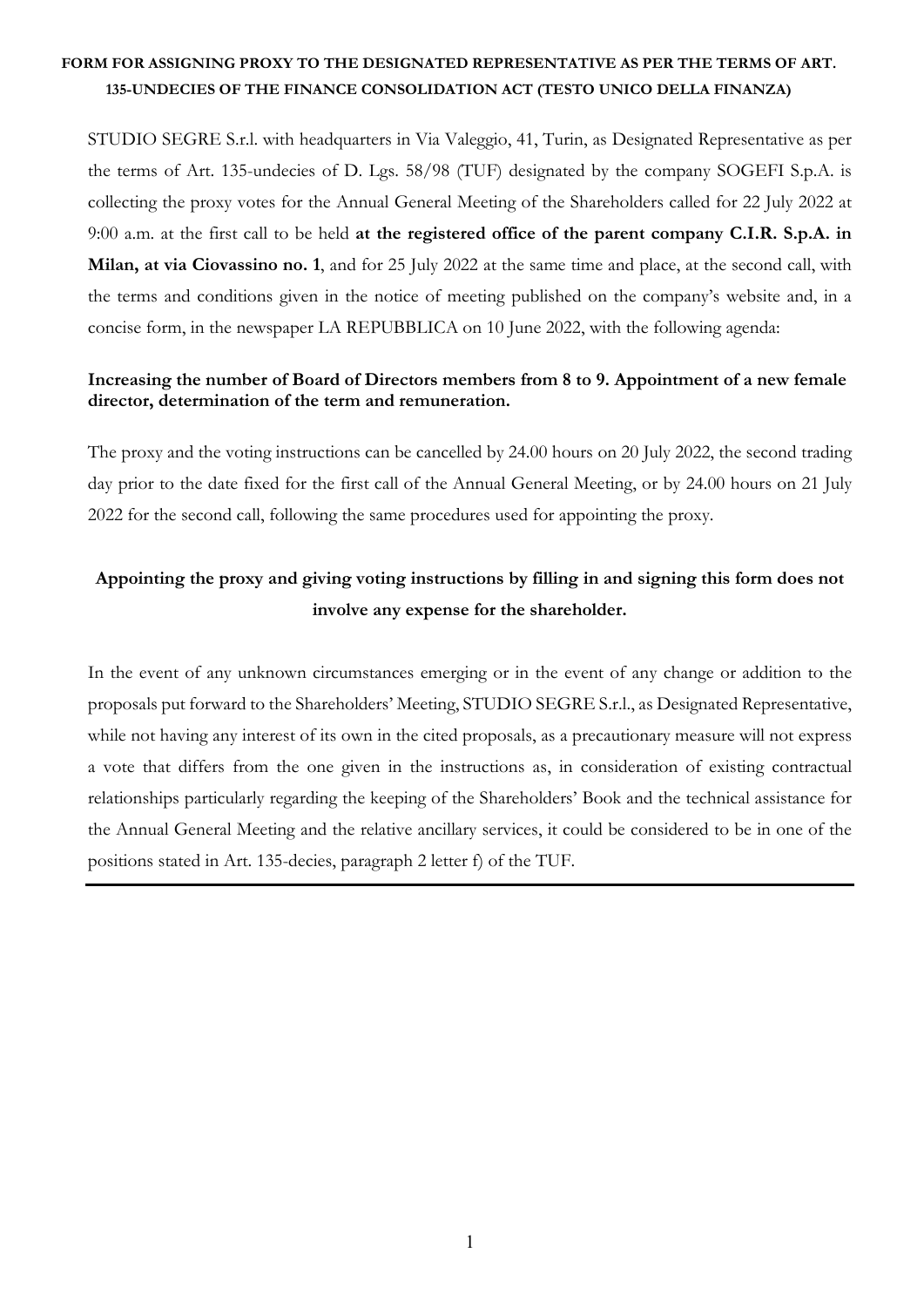### **PROXY FORM**

*Section to be notified to the Company through the Designated Representative – fill in with the required information*  Mr /Ms ……………….……………….. (*personal details/name of the entity entitled to vote*), born in ………….…., on ………...., resident/ with headquarters in…………..……., Via ………………...., Tax Code ………………..., email address (*optional*)………………..………., notification no. (*refers to the notification provided by the intermediary – to be given at the shareholder's discretion*) ………………., any identification codes (*to be given at the shareholder's discretion*) ……………,

#### **DELEGATES**

The Designated Representative to take part and vote at the Annual General Meeting stated above as per the instructions given in relation to ………………….shares registered in securities account no. …………….…, with (*depositary broker)*……………….., ABI……………………, CAB ……………………………

He/She declares that he/she is aware of the possibility that the proxy assigned to the Designated Representative may contain voting instructions only for some of the proposed resolutions on the Agenda and that, if this is the case, a vote will be exercised only for the proposals for which voting instructions have been given.

The undersigned (*first name and surname of the signatory if different from the owner of the shares) …………………………*signs this proxy form in his/her role as: Pledgee □ Repurchaser □ Holder of usufruct □ Custodian □ Asset manager □ Legal representative or proxy with right to sub-delegate □

Date …………………………….. Signed…………………………………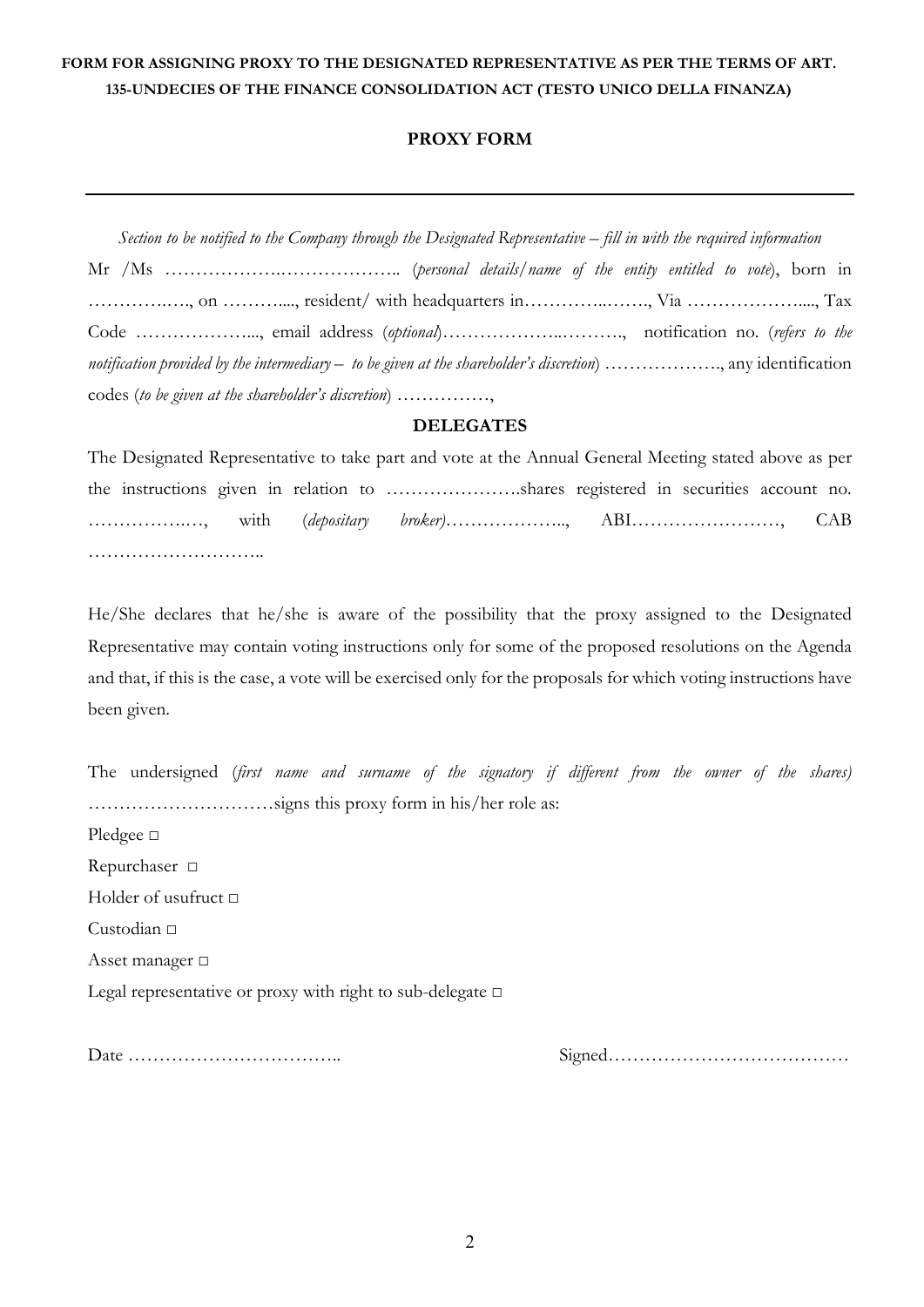## **VOTING INSTRUCTIONS**

*Section containing confidential information reserved solely for the Designated Representative – Tick the selected boxes* 

The undersigned ………………………………………….. (name/personal details) delegates the Designated Representative to vote according to the following voting instructions at the Annual General Meeting called for 22/25 July 2022 by the Company Sogefi S.p.A.

**A) Resolutions to be put to the vote (\*)**

**Increasing the number of Board of Directors members from 8 to 9. Appointment of a new female director, determination of the term and remuneration.** 

### **- INCREASING THE NUMBER OF THE BOARD OF DIRECTORS FROM EIGHT TO NINE**

□ IN FAVOUR of the proposal of the Board of Directors  $\Box$  IN FAVOUR of the proposal of the majority Shareholder □ IN FAVOUR of the proposal of another Shareholder  $\Box$  AGAINST  $\Box$  ABSTAIN □ NOT PARTICIPATE IN THE VOTE

Any statement justifying the vote against or abstention………………………………………………………………… ……………….………………………………………………………………………………………….

#### **- APPOINTMENT OF THE NEW FEMALE DIRECTOR**

□ IN FAVOUR of the proposal of the majority Shareholder □ IN FAVOUR of the proposal of another Shareholder  $\Box$  AGAINST  $\Box$  ABSTAIN □ NOT PARTICIPATE IN THE VOTE

Any statement justifying the vote against or abstention………………………………………………………………… ……………….………………………………………………………………………………………….

### **- TERM OF OFFICE FOR THE NEW FEMALE DIRECTOR**

□ IN FAVOUR of the proposal of the Board of Directors

 $\Box$  IN FAVOUR of the proposal of the majority Shareholder

□ IN FAVOUR of the proposal of another Shareholder

□ AGAINST

 $\Box$  ABSTAIN

□ NOT PARTICIPATE IN THE VOTE

Any statement justifying the vote against or abstention…………………………………………………………………  $\mathcal{L}^{\text{max}}$ 

### **- DETERMINATION OF THE REMUNERATION TO THE NEW FEMALE DIRECTOR**

□ IN FAVOUR of the proposal of the Board of Directors

 $\Box$  IN FAVOUR of the proposal of the majority Shareholder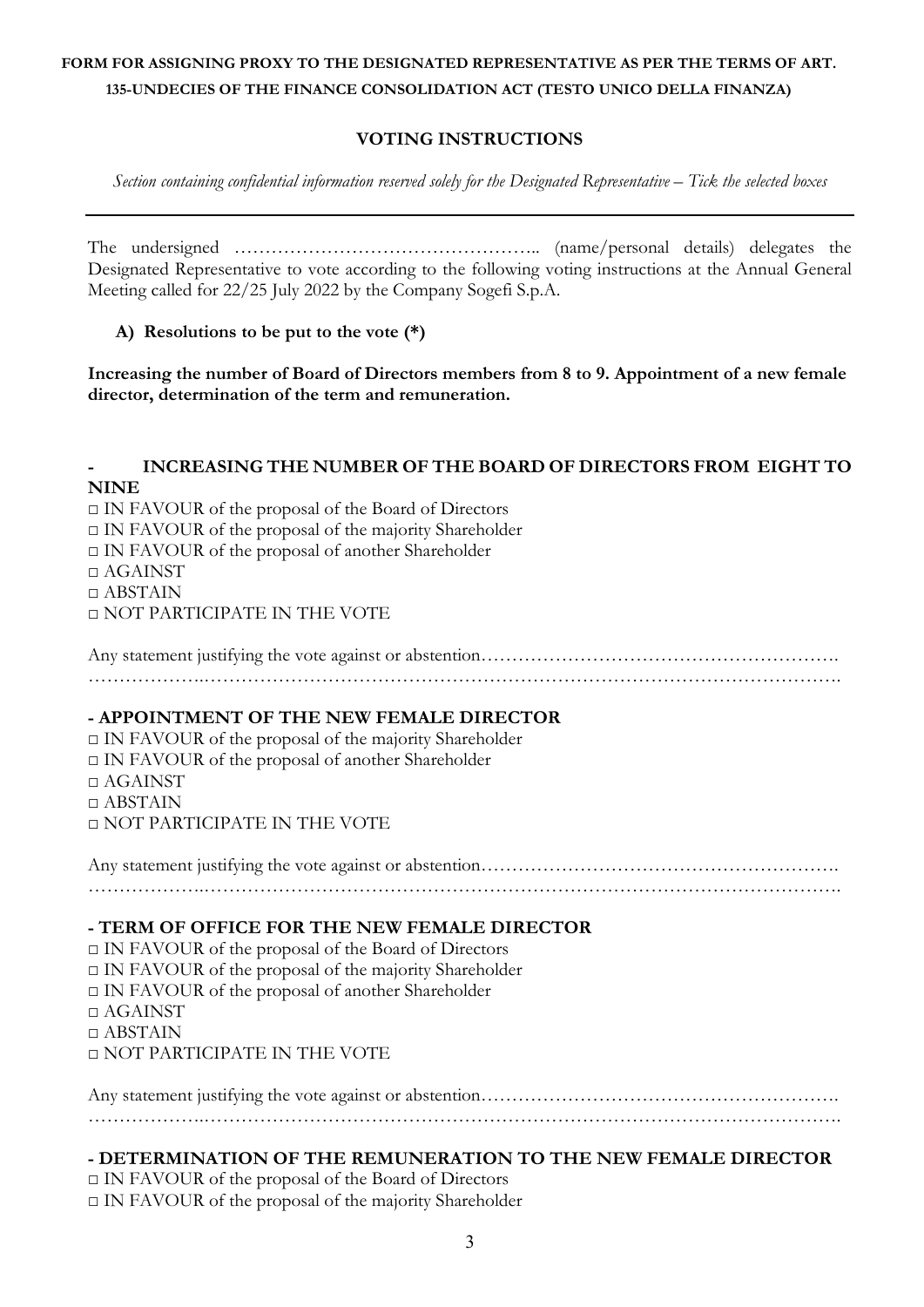□ IN FAVOUR of the proposal of another Shareholder □ AGAINST □ ABSTAIN □ NOT PARTICIPATE IN THE VOTE

Any statement justifying the vote against or abstention…………………………………………………. ……………….………………………………………………………………………………………….

### **B) In the event that any circumstances should occur that are unknown at the time of the issue of the proxy(1) the undersigned, with reference to the**

### **- INCREASING THE NUMBER OF THE BOARD OF DIRECTORS FROM EIGHT TO NINE**

□ CONFIRMS HIS/HER INSTRUCTIONS □ CANCELS HIS/HER INSTRUCTIONS (\*) □ AMENDS HIS/HER INSTRUCTIONS: □ IN FAVOUR of the proposal of the Board of Directors  $\Box$  IN FAVOUR of the proposal of the majority Shareholder □ IN FAVOUR of the proposal of another Shareholder □ AGAINST  $\Box$  ABSTAIN □ NOT PARTICIPATE IN THE VOTE

Any statement justifying the vote against or abstention…………………………………………………. ……………….………………………………………………………………………………………….

### **- APPOINTMENT OF THE NEW FEMALE DIRECTOR**

□ CONFIRMS HIS/HER INSTRUCTIONS □ CANCELS HIS/HER INSTRUCTIONS (\*) □ AMENDS HIS/HER INSTRUCTIONS:  $\Box$  IN FAVOUR of the proposal of the majority Shareholder □ IN FAVOUR of the proposal of another Shareholder □ AGAINST  $\Box$  ABSTAIN □ NOT PARTICIPATE IN THE VOTE

Any statement justifying the vote against or abstention…………………………………………………. ……………….………………………………………………………………………………………….

#### **- TERM OF OFFICE FOR THE NEW FEMALE DIRECTOR**

□ CONFIRMS HIS/HER INSTRUCTIONS □ CANCELS HIS/HER INSTRUCTIONS (\*) □ AMENDS HIS/HER INSTRUCTIONS: □ IN FAVOUR of the proposal of the Board of Directors

 $\Box$  IN FAVOUR of the proposal of the majority Shareholder

□ IN FAVOUR of the proposal of another Shareholder

□ AGAINST

 $\Box$  ABSTAIN

□ NOT PARTICIPATE IN THE VOTE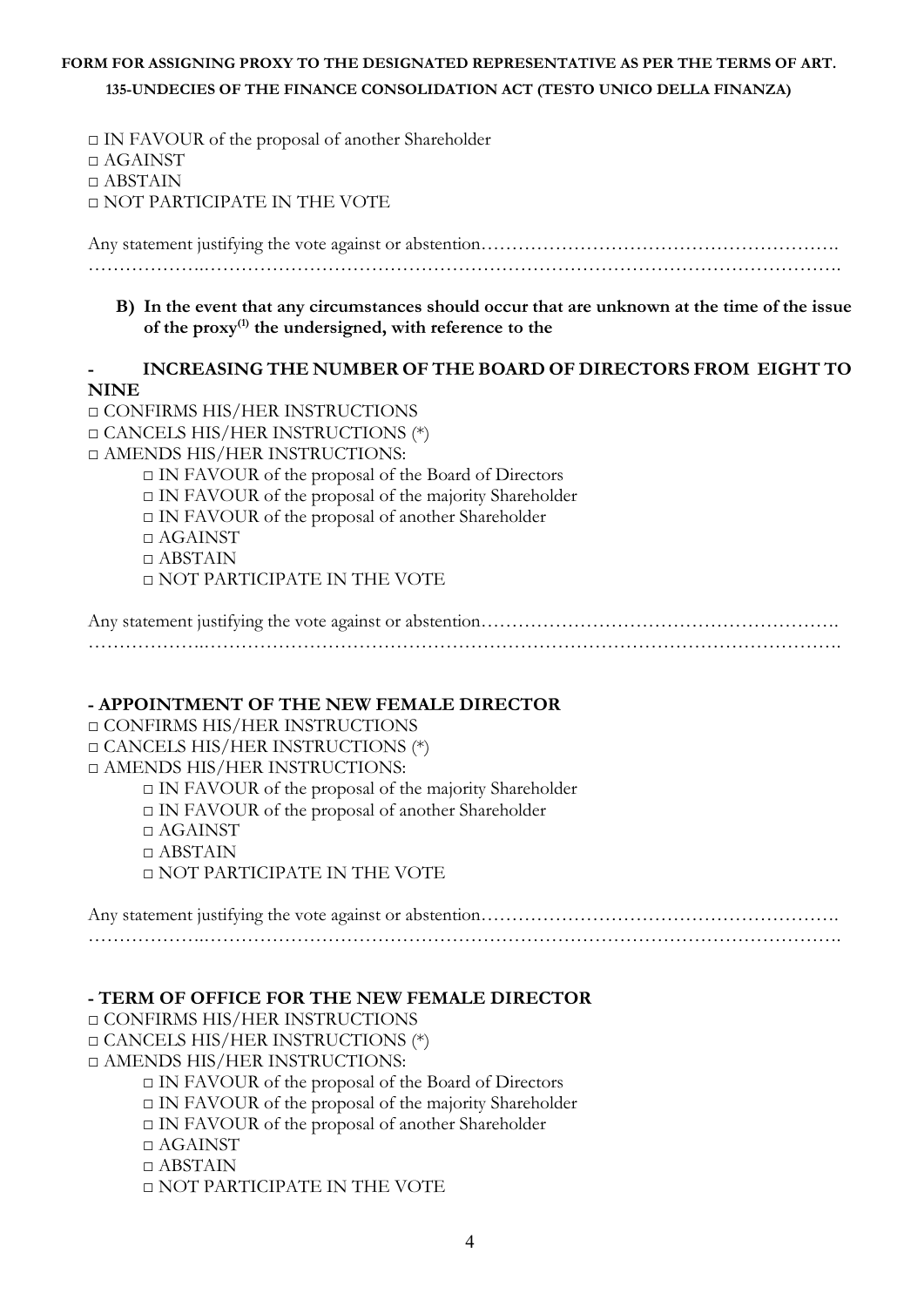Any statement justifying the vote against or abstention…………………………………………………. ……………….………………………………………………………………………………………….

# **- DETERMINATION OF THE REMUNERATION TO THE NEW FEMALE DIRECTOR**

□ CONFIRMS HIS/HER INSTRUCTIONS □ CANCELS HIS/HER INSTRUCTIONS (\*)

□ AMENDS HIS/HER INSTRUCTIONS:

□ IN FAVOUR of the proposal of the Board of Directors

□ IN FAVOUR of the proposal of the majority Shareholder

□ IN FAVOUR of the proposal of another Shareholder

□ AGAINST

□ ABSTAIN

□ NOT PARTICIPATE IN THE VOTE

Any statement justifying the vote against or abstention…………………………………………………. ……………….………………………………………………………………………………………….

### **C) In the event of a vote on amendments or additions to the resolutions submitted to the AGM(2) , in relation to the**

# **- INCREASING THE NUMBER OF THE BOARD OF DIRECTORS FROM EIGHT TO NINE**

□ CONFIRMS HIS/HER INSTRUCTIONS

□ CANCELS HIS/HER INSTRUCTIONS (\*)

□ AMENDS HIS/HER INSTRUCTIONS:

□ IN FAVOUR of the proposal of the Board of Directors □ IN FAVOUR of the proposal of the majority Shareholder □ IN FAVOUR of the proposal of another Shareholder □ AGAINST □ ABSTAIN □ NOT PARTICIPATE IN THE VOTE

Any statement justifying the vote against or abstention………………………………………………………………… ……………….………………………………………………………………………………………….

### **- APPOINTMENT OF THE NEW FEMALE DIRECTOR**

□ CONFIRMS HIS/HER INSTRUCTIONS □ CANCELS HIS/HER INSTRUCTIONS (\*) □ AMENDS HIS/HER INSTRUCTIONS:  $\Box$  IN FAVOUR of the proposal of the majority Shareholder □ IN FAVOUR of the proposal of another Shareholder □ AGAINST  $\Box$  ABSTAIN □ NOT PARTICIPATE IN THE VOTE

Any statement justifying the vote against or abstention………………………………………………………………… ……………….………………………………………………………………………………………….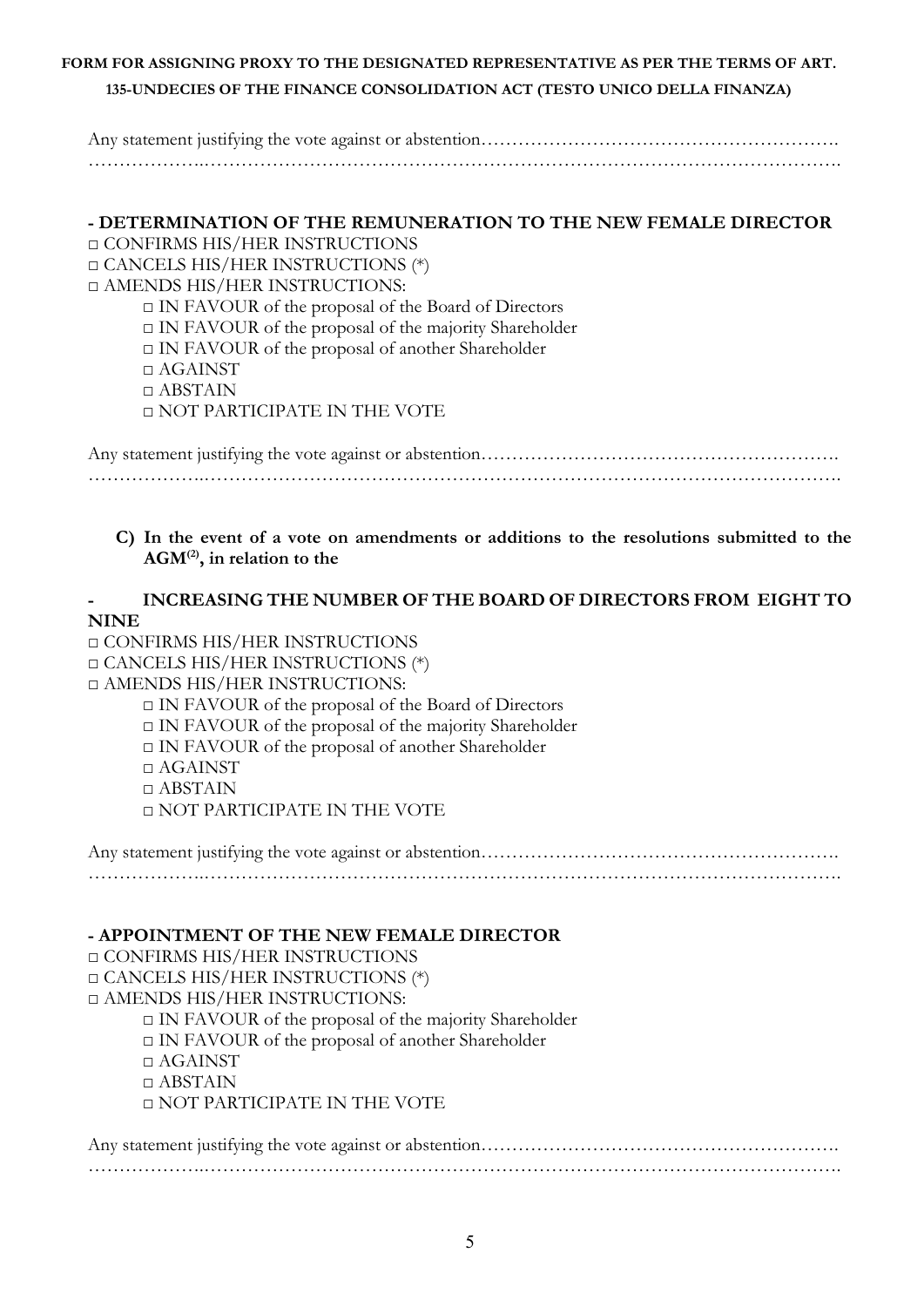**- TERM OF OFFICE FOR THE NEW FEMALE DIRECTOR** □ CONFIRMS HIS/HER INSTRUCTIONS □ CANCELS HIS/HER INSTRUCTIONS (\*) □ AMENDS HIS/HER INSTRUCTIONS: □ IN FAVOUR of the proposal of the Board of Directors □ IN FAVOUR of the proposal of the majority Shareholder □ IN FAVOUR of the proposal of another Shareholder □ AGAINST □ ABSTAIN □ NOT PARTICIPATE IN THE VOTE

### **- DETERMINATION OF THE REMUNERATION TO THE NEW FEMALE DIRECTOR**

□ CONFIRMS HIS/HER INSTRUCTIONS □ CANCELS HIS/HER INSTRUCTIONS (\*) □ AMENDS HIS/HER INSTRUCTIONS:

□ IN FAVOUR of the proposal of the Board of Directors □ IN FAVOUR of the proposal of the majority Shareholder

□ IN FAVOUR of the proposal of another Shareholder

□ AGAINST

□ ABSTAIN

□ NOT PARTICIPATE IN THE VOTE

Any statement justifying the vote against or abstention………………………………………………………………… ……………….………………………………………………………………………………………….

(\*) As per the terms of Article 135-*undecies*, paragraph 3, of the TUF, "The shares for which a proxy has been appointed, even partially, are included in the calculation to establish whether the general meeting is validly constituted. With regard to proposals for which no voting instructions have been given, the shares are not included in the calculation of the majority and of the amount of capital required for resolutions to be approved"

<sup>(1)</sup>Should any significant circumstances arise that are unknown when the proxy is issued and that cannot be notified to the assigner of the proxy, it is possible to choose between: a) confirming the voting instructions already given; b) changing the voting instructions already given; c) cancelling the voting instructions already given. If no option is selected the voting instructions as in point A) above will be confirmed.

<sup>(2)</sup> In the event of any amendments or additions being made to the proposed resolutions submitted to the AGM, it is possible to choose between: a) confirming the voting instructions already given; b) changing the voting instructions already given; c) cancelling the voting instructions already given. If no option is selected the voting instructions as in point A) above will be confirmed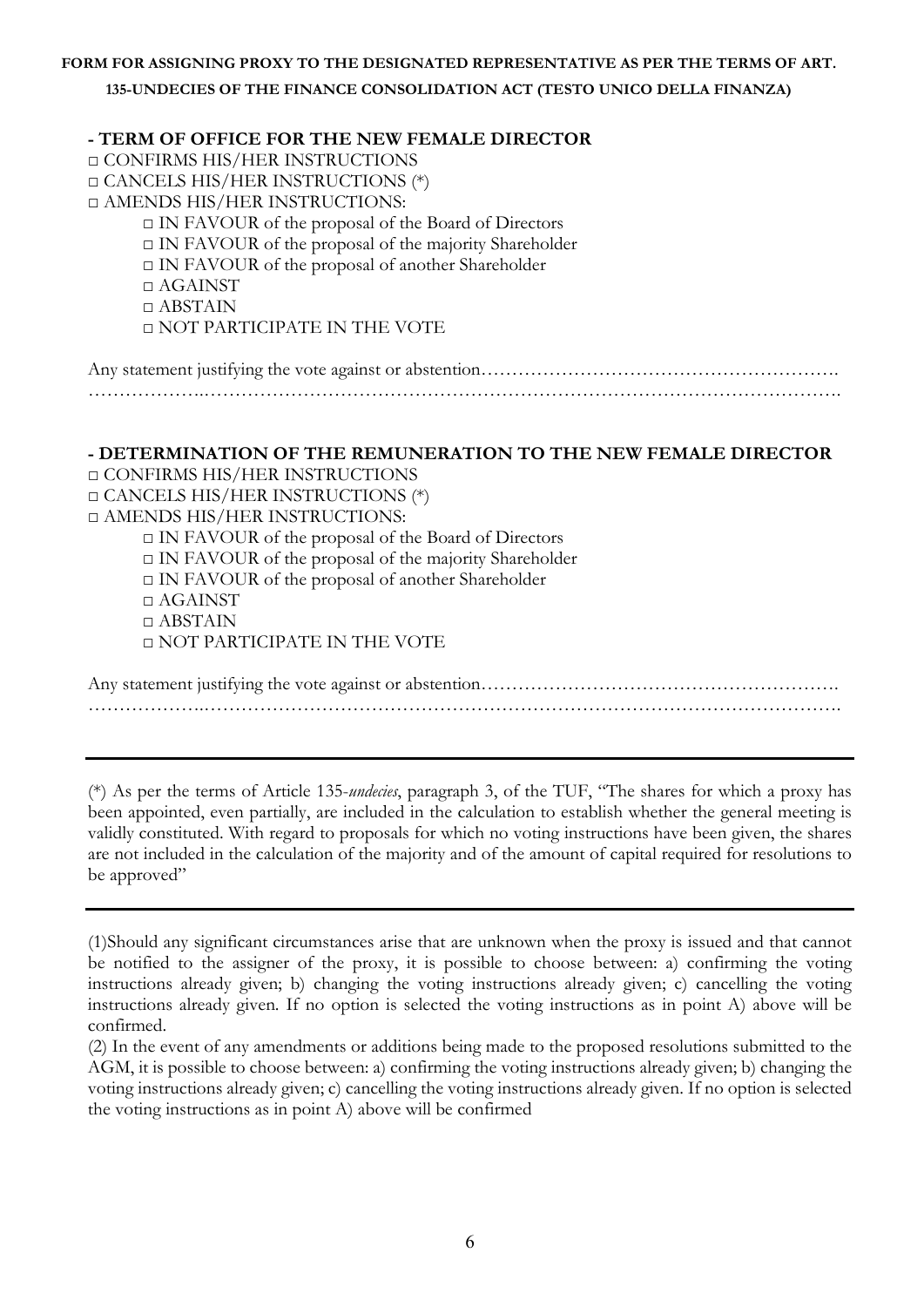#### **Protection of persons and other entities with regard to the "treatment of personal information" Information as per the terms of GDPR 679/2016 and of Legislative Decree 196/2003 and subsequent amendments and additions**

As per the terms of GDPR 679/2016 (hereinafter "the Code") and of D.Lgs. 196/2003 and subsequent amendments and additions, containing the code on the subject of the use of personal information, STUDIO SEGRE S.r.l., as the entity responsible for the use of such personal information ("the Personal Information") hereby informs you of the following:

### 1. PURPOSE OF THE USE

The personal information given will be used by STUDIO SEGRE S.r.l. with the aid of computer and/or hardcopy instruments for the following purposes:

- a) To fulfil any obligations relating to representation at the general meeting and the casting of the vote of the person/entity represented in accordance with the instructions given by the same to STUDIO SEGRE S.r.l.;
- b) To fulfil obligations required by laws, regulations or by EU rules, or any instructions issued by Authorities or Supervisory Bodies or required by administrative practice.

The notification of the personal information and the use of the same by STUDIO SEGRE S.r.l. for such purposes, which are necessary to manage the contractual relationship or fulfil regulatory obligations, is obligatory and does not therefore need explicit consent, otherwise it would be impossible for STUDIO SEGRE S.r.l. to establish and manage such relationship.

The personal information is accessible only those people in STUDIO SEGRE S.r.l., who need it to carry out their duties and the position that they occupy.

These people, the number of whom will be kept to the essential minimum, will use the information in their role as "persons responsible", they are appointed to this end and have received appropriate instruction in order to avoid losses, destruction, non-authorized access or uses of the personal details that are not permitted.

The entity responsible for their treatment is STUDIO SEGRE S.r.l. with headquarters in Turin, Via Valeggio 41 – 10129, in the person of the director delegated for this function.

The person responsible for their treatment by STUDIO SEGRE S.r.l. is Mr Massimo Segre, who has the task of responding to any requests made in relation to the use of the personal information. The updated list of any other internal or external persons responsible can be obtained from the latter, who is domiciled for his position in the offices of STUDIO SEGRE. S.r.l..

### 2. COMMUNICATION OF THE PERSONAL INFORMATION TO THIRD PARTIES

STUDIO SEGRE S.r.l. can, for the same purposes for which it was collected, pass the personal information on to the Authorities and to the Supervisory and Control Bodies, or any other entities designated by the latter, on the strength of measures issued by the same or established by laws, including EU laws, regulations or by administrative practice.

#### 3. TRANSFER OF THE PERSONAL INFORMATION ABROAD

The personal information of any person affected could also be transferred abroad, within the EU, for the same purposes stated in point 1. above, with or without the use of electronic or computerized devices.

#### 4. PROCEDURES FOR THE TREATMENT OF THE PERSONAL INFORMATION

STUDIO SEGRE S.r.l. uses the personal information of the persons involved in a legitimate and correct manner so as to ensure that it remains confidential and secure. This treatment – which includes collection and any other operation envisaged by the definition of "treatment" as per Art. 13, 14 and 15 of the Code - is carried out using manual, computer and/or telematic instruments through organizational procedures and for purposes strictly related to the purposes indicated.

#### 5. THE EXERCISE OF RIGHTS

Those concerned can assert their rights, according to Art. 16, 17 and 18 of the Code: among other things, the person concerned can request access to his or her data, obtain a copy of the information being treated and, where there is justification for the same, they can request that the information be updated, amended, completed, cancelled or blocked, or they can, for legitimate reasons, oppose their personal information being used either wholly or in part.

Those concerned can assert the said rights by applying, following the procedure laid down by law, to STUDIO SEGRE S.r.l., Via Valeggio 41 – 10129 Torino, for the attention of the Officer or the person responsible for the treatment, as identified above.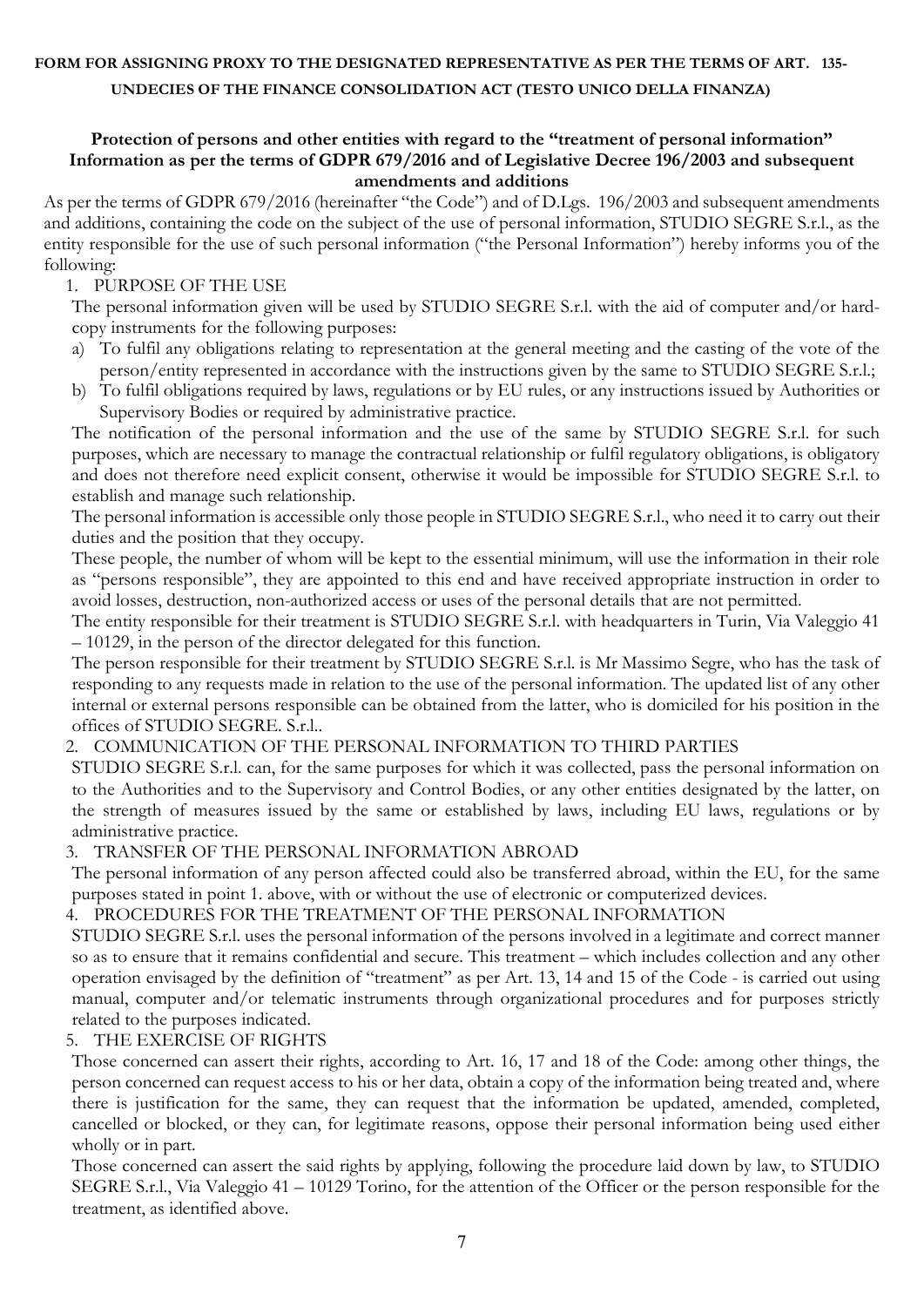STUDIO SEGRE S.r.l..

The undersigned duly acknowledges the information regarding the protection of personal information on the part of the Designated Representative and has no objection to make in relation to the same.

DATE…………… SIGNATURE………………………………………